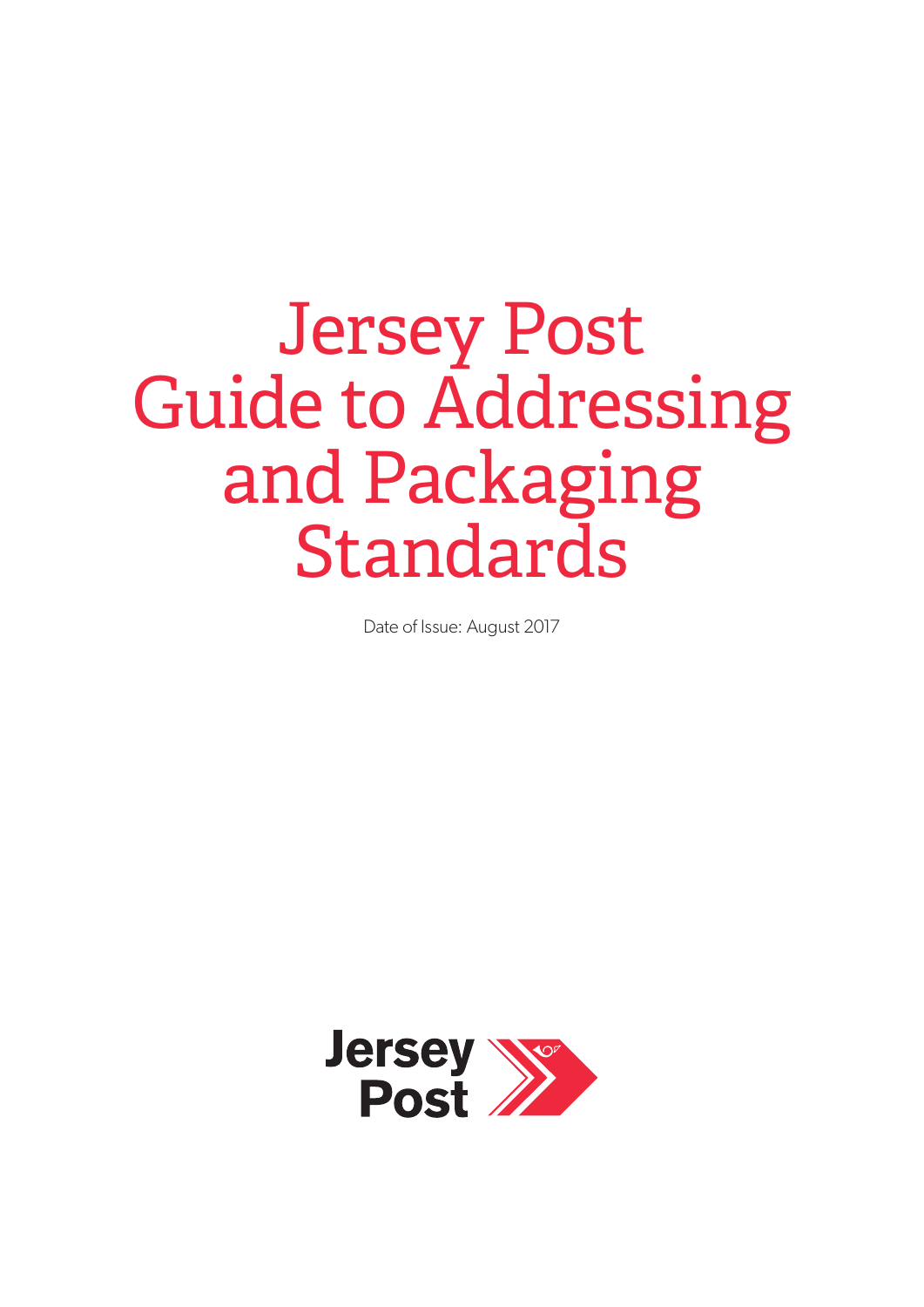### **About this guide**

It's in everyone's interest to ensure your Item of Mail gets delivered without mishap. The information contained in this guide sets-out the best practice approach to addressing items and the recommended way of packaging objects to minimise the risk of damage.

### Addressing standards

Getting the address right on an item is crucial for the reliability of any postal service. While we will always try to get the mail through, we strongly recommend that you use the following standards when addressing your mail.

#### **Example addresses**

Here is an example of the best way to write a Local address:

Mr A Smith Town View Stopford Road St Helier JE2 4LB

Here is an example of the best way to write a UK, Isle of Man or Other Channel Islands address:

Miss P Jones 1 Castle Road Heswall Bournemouth ENGLAND BH1 1AA

Here is an example of the best way to write a European or Rest of World address:

Sr.C.Fernandez Av das A'Augsa Livres Monte Trigo 7220 Portel PORTUGAL

#### **Accuracy**

Always use a full and accurate address that includes a town and a postcode. If in doubt, use our Postcode & Address Finder application at www.jerseypost.com.

#### **Positioning**

- Name and address go on the lower left corner of the front of the envelope or parcel
- Make sure there is a generous margin around the address
- Stick the correct postage stamp or label in the top right corner

#### **Text**

- If writing the address take time to use clear easy-to-read hand writing
- If printing the address use an easy-to-read font
- Left align the text
- Don't use commas or full stops

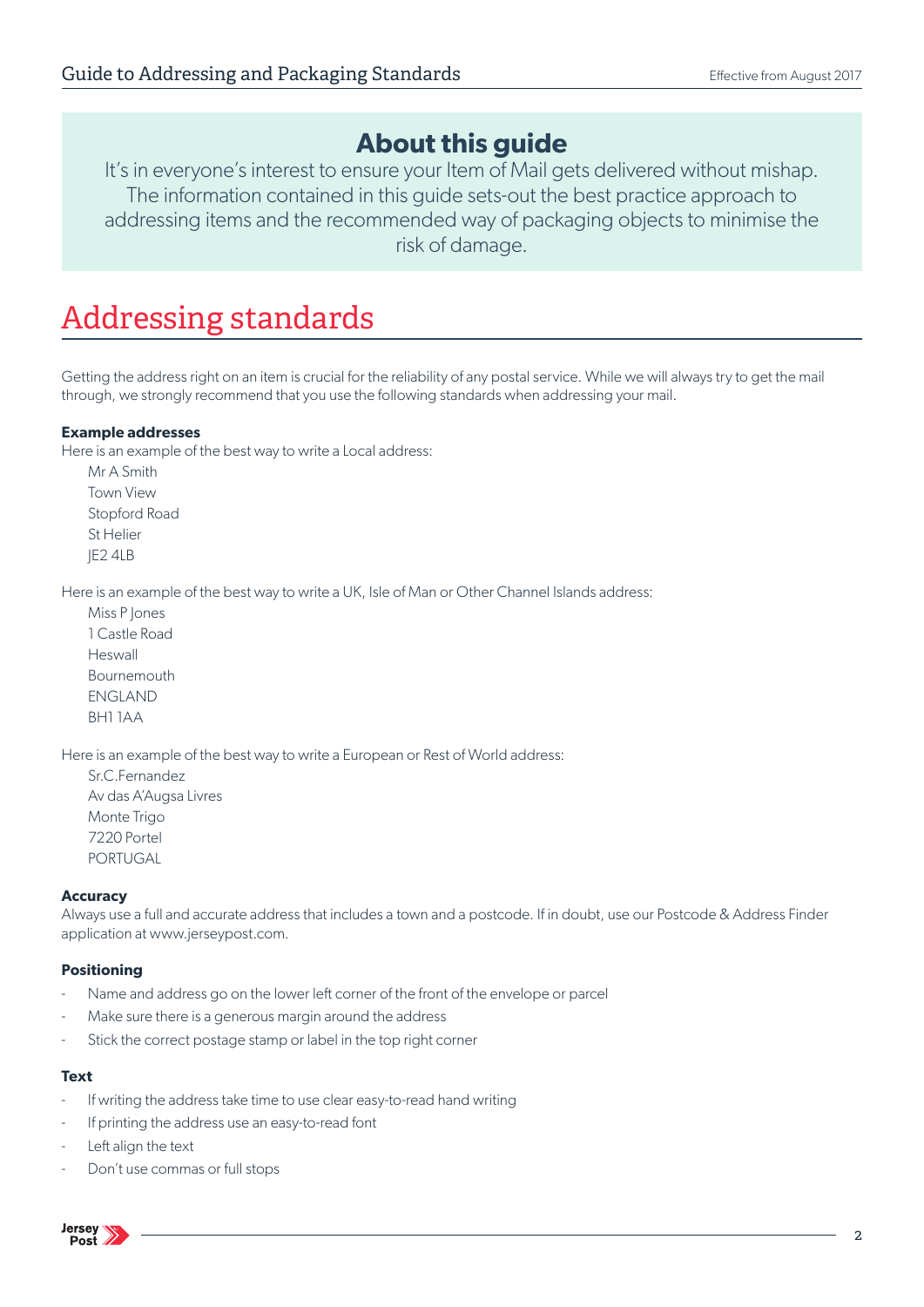#### **Colour**

- Make sure that the ink stands out clearly against the colour of the envelope or parcel
- If using a coloured envelope, use a white label with black ink

#### **Line order**

Top lines

- Write or print the person or persons' name, including surname, on the first line, above the address
- Use a separate line if including the name of an organisation

#### Middle lines

- Use one line for the property number and street name
- If the property has a name, place on one line and drop the street name to the line below
- Use the next line for local area or village name
- Use the next line for the town name

#### Bottom lines

- Write the destination country
- Use the final line for a Jersey or UK postcode, in capital letters

### Example Miss P Jones 1 Castle Road **Heswall** Bournemouth ENGLAND BH1 1AA

#### **Return address**

A return address is an address we can send the mail back to, in case we are prevented from delivering it. Write the words 'return address' on the back of the envelope and underneath that, the actual return address.

Example



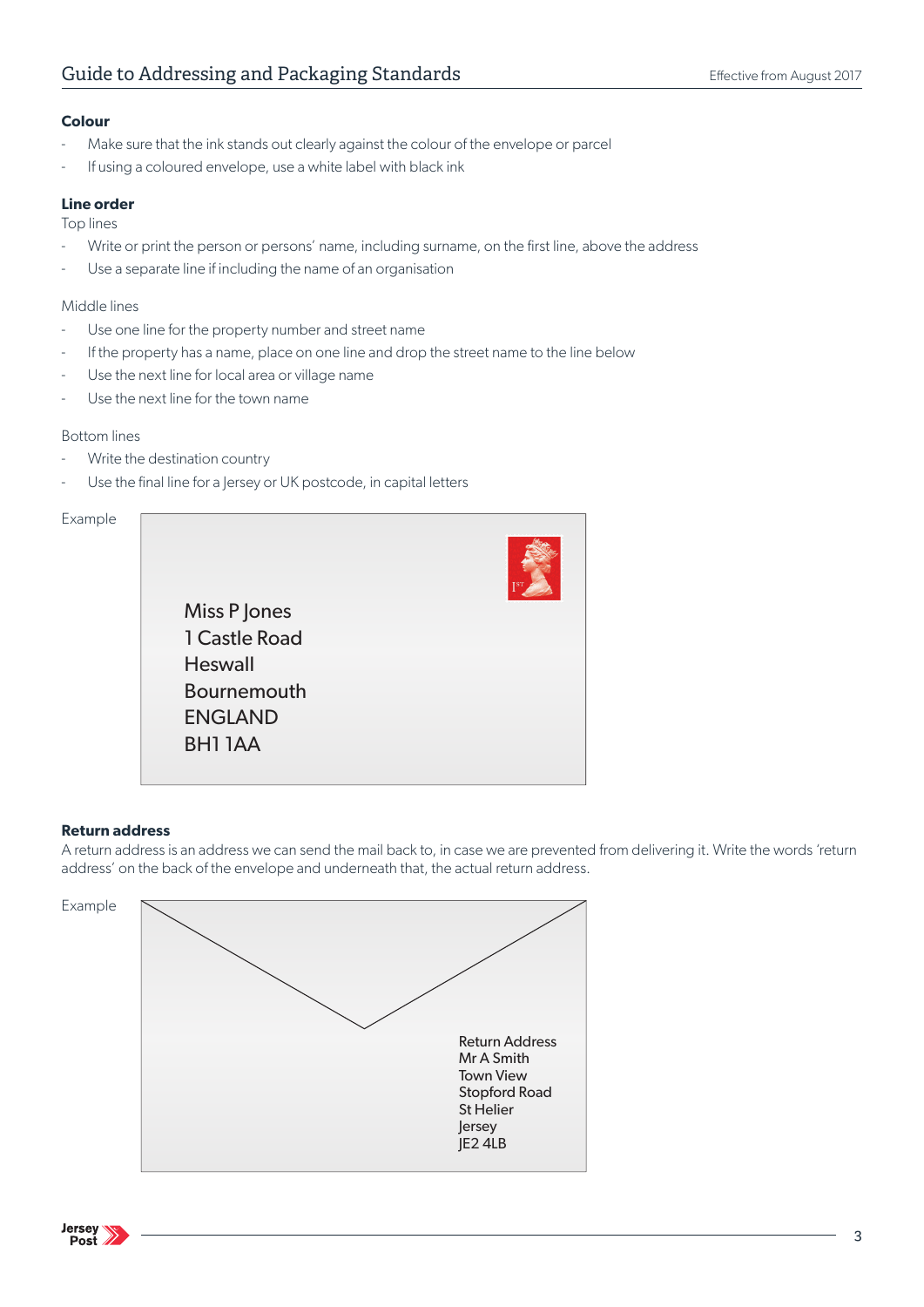## Guidance on wrapping and packing individual objects

#### **Alcoholic beverages**

- Securely wrap using polythene with an absorbent material such as newspaper and cushioning material around each item to protect from breakage
- Seal inner packaging with tape to prevent any leakage if an item is broken
- Place in a rigid outer container and mark as 'FRAGILE' if sending glass bottles
- Make sure that the sender's name and return address is clearly visible on the outer packaging
- See our Guide to Prohibited and Restricted Goods for sending restrictions

#### **Balloons containing 'non-flammable' gas**

- Surround with cushioning material
- Place in a rigid outer container clearly marked 'NON-FLAMMABLE GAS'
- See our Guide to Prohibited and Restricted Goods for sending restrictions

#### **Batteries (except those classified as dangerous goods)**

- You can send alkaline, nickel metal hydride (NiMH) or nickel cadmium (NiCd) batteries if they are new and contained in unopened their original packaging
- You cannot send defective or damaged cells or batteries
- You can only send lithium ion/polymer/metal/alloy batteries that are within an electronic device, but never in isolation.
- Place any electronic device containing batteries in a strong rigid packaging, secured against movement, and packed to prevent accidental activation
- Make sure that the sender's name and return address is clearly visible on the outer packaging
- See our Guide to Prohibited and Restricted Goods for sending restrictions

#### **Biological substances including diagnostic specimens**

- May be sent by, or at the specific request of, a qualified medical practitioner, registered dental practitioner, veterinary surgeon, registered nurse or a recognised laboratory or institution
- The total sample volume/mass in any parcel should not exceed 50ml/50g
- Only permitted for destinations within the UK
- The sender's name and return address must be clearly visible on the outer packaging
- See our Guide to Prohibited and Restricted Goods for sending restrictions

#### **Books**

- Ensure that you include enough packaging to prevent damage to the binding and corners
- For small books consider using a padded envelop, for larger books consider a corrugated fibreboard book pack with 2.5cm clearance at each end

#### **Cameras / projectors**

- Detach any lens or additional pieces
- Consider using the original retailers packaging if possible, or a rigid container, ensuring that that you surround with adequate cushioning material

#### **Cash or money**

- Use a secure rigid container for coins, never an envelope
- Never write or indicate that the package contains cash or coins
- Never use clear or transparent packaging when sending cash

#### **Christmas crackers**

Must only be sent in their original form in unopened original packaging

#### **Computer disks, audio and DVDs and CDs**

- Securely wrap in cushioning material
- Place in a rigid outer container ideally suited for this purpose
- Consider using purpose-made screened envelopes for computer disks

#### **Drugs for medical or scientific purposes**

- Can only be sent by medical practitioners in an emergency
- Ensure they are packed in a strong container
- Make sure that the sender's name and return address is clearly visible on the outer packaging
- See our Guide to Prohibited and Restricted Goods for sending restrictions

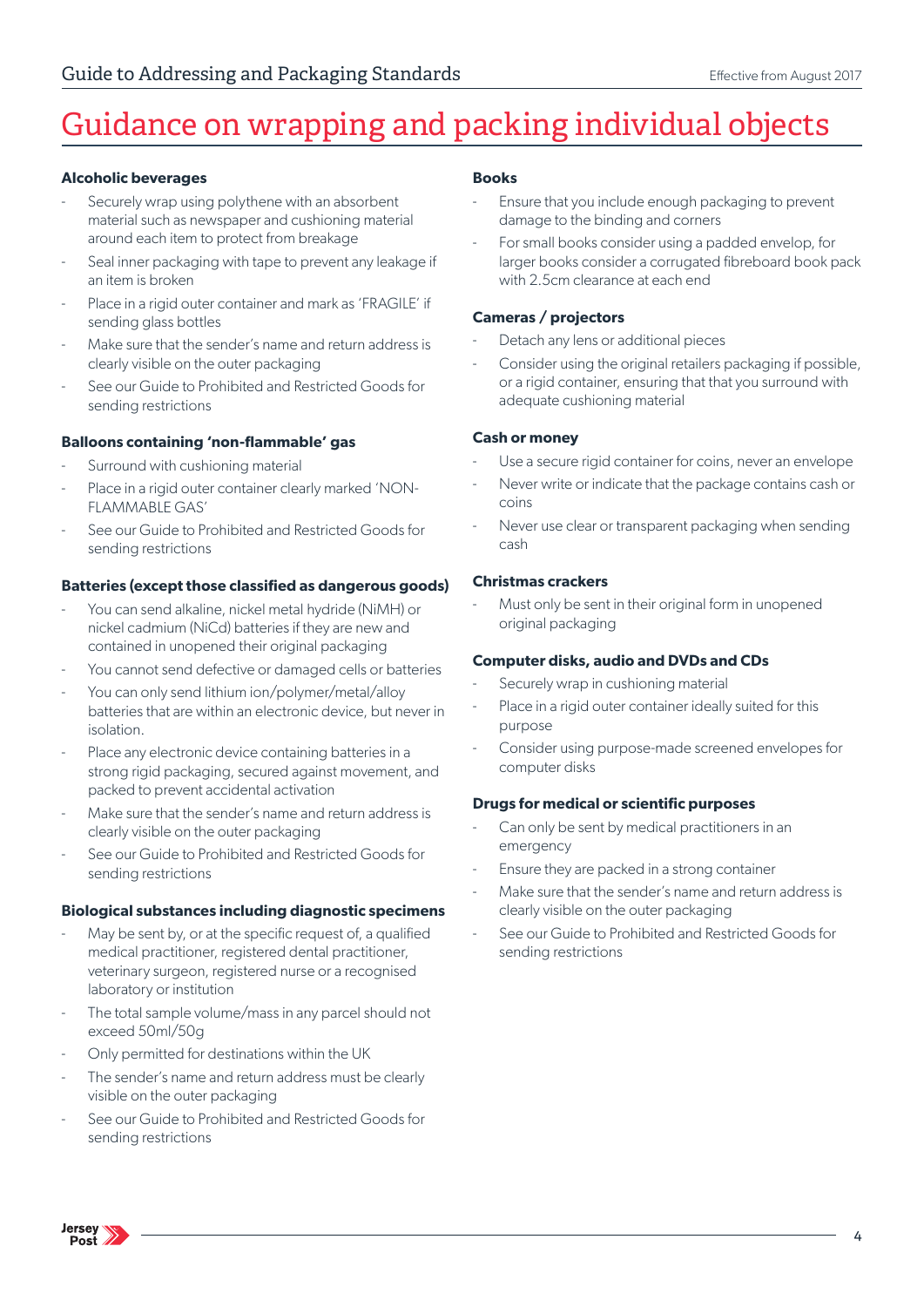#### **Electronic items - small items such as mobile phones, iPods, MP3, eBooks, sat navs, etc.**

- Securely wrap each item individually in cushioning material, ensuring that any plugs pins are unable to damage the contents and outer packaging
- Pack any equipment containing cells or batteries in strong rigid packaging
- Do not send anything containing defective or damaged cells or batteries
- Secure equipment against movement, and pack to prevent accidental activation
- Make sure that the sender's name and return address is clearly visible on the outer packaging
- See our Prohibited and Restricted Guide for more information about sending electronic items

#### **Electronic items - medium to large items, eg iPad or laptop**

- Surround with sufficient amount of cushioning material to prevent damage from knocks and vibrations
- Remove and pack additional or loose parts separately
- Send in a strong, rigid outer container that is securely sealed to prevent anything falling out during transit
- See our Guide to Prohibited and Restricted Goods for sending restrictions

#### **Fish, fruit, meat and other perishables**

- Only send goods capable of withstanding a journey of up to 48 hours
- Use suitable inner packaging to prevent leakage
- Send in suitable container, a strong corrugated board box for example or purpose designed polystyrene pack, clearly labelled as 'PERISHABLE'
- Make sure that the sender's name and return address is clearly visible on the outer packaging

#### **Flowers**

- Only send goods capable of withstanding a journey of up to 48 hours
- Arrange in layers separated by tissue paper
- Use waterproof wrapping if including damp moss or phials of water
- Use suitable inner packaging to prevent leakage
- Send in suitable container, a strong corrugated board box for example or purpose designed polystyrene pack, clearly labelled as 'PERISHABLE'
- Make sure that the sender's name and return address is clearly visible on the outer packaging

#### **Fragile items, eg glass, china, resin, etc.**

- Wrap each item individually, surrounding each with a suitable layer of cushioning material
- Take care to wrap the extremities of any delicate item, i.e. limbs of figurines, carefully
- Send in suitable container, a strong corrugated board box for example or purpose designed polystyrene pack, clearly labelled as 'FRAGILE'

#### **Keys**

- Wrap in cardboard and place in a padded envelope
- Attach a label with a contact name and telephone number

#### **Leaflets and brochures**

- For items up-to-1cm in thickness use a padded bag. heavy-duty cardboard envelope or polythene shrink-wrap
- For items up-to-5cm thickness use a corrugated paper, thick paper or polythene shrink-wrap

#### **Liquids and creams (no more than 1 litre in volume)**

- Wrap in polythene, seal with tape and surround with absorbent material such as sawdust or newspaper
- Use a rigid leak-proof outer packaging such as fibreboard or polystyrene

#### **Living creatures (e.g. insects and invertebrates)**

- Certain living creatures can be sent by post, such as bees, caterpillars, cockroaches, crickets, destroyers of noxious pests, earthworms, fish fry and eggs, leeches and other parasites, lugworms, maggots, mealworms, pupae and chrysalides, rag worms, silkworms, spiders, stick insects and some other insects
- They must be boxed and packaged to protect the creatures, our staff and our customers from harm
- Clearly label any item as 'URGENT LIVING CREATURES HANDLE WITH CARE'
- Make sure that the sender's name and return address is clearly visible on the outer packaging
- See our Guide to Prohibited and Restricted Goods for sending restrictions

#### **Magazines and newspapers**

- Avoid folding or rolling the item
- For items up-to-1cm in thickness use a padded bag, heavy-duty cardboard envelope or polythene shrink-wrap
- For items up-to-5cm thickness use a corrugated paper, thick paper or polythene shrink-wrap